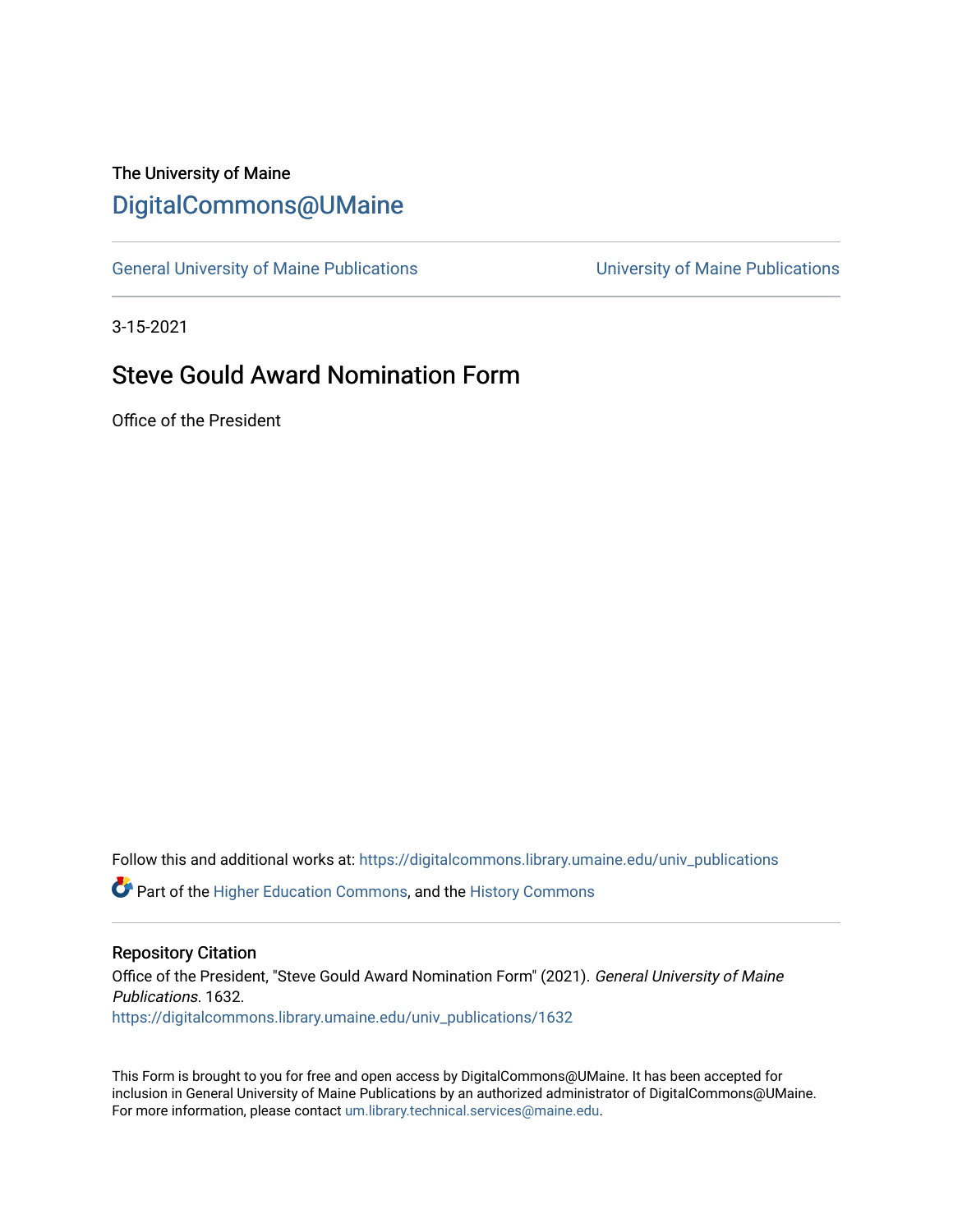

**Call for nominations for Steve Gould Award** 1 message

**Office of Human Resources <hr-um@maine.edu> Mon, Mar 15, 2021 at 3:54 PM** Reply-To: Office of Human Resources <hr-um@maine.edu> To: UM-EMPLOYEES@lists.maine.edu

Nominations are now being accepted for the 2021 Steve Gould Award.

The award was created in 1981 by the family and friends of Steve Gould in memory of "a man of honest and passionate concern for others." The award is given to those who have demonstrated superior qualities of unselfishness and compassion in the course of service to the university and its ideals.

Students, staff, faculty members, and organizations serving the University of Maine are eligible. Those involved in acts of heroism may also be nominated. The winner(s) will receive campus-wide recognition as well as a monetary prize.

Nomination forms are available here or by contacting Josette McWilliams in the President's Office at 207.581.1512; josette.mcwilliams@maine.edu. The deadline for nominations is 5:00 p.m. on March 30, 2021.